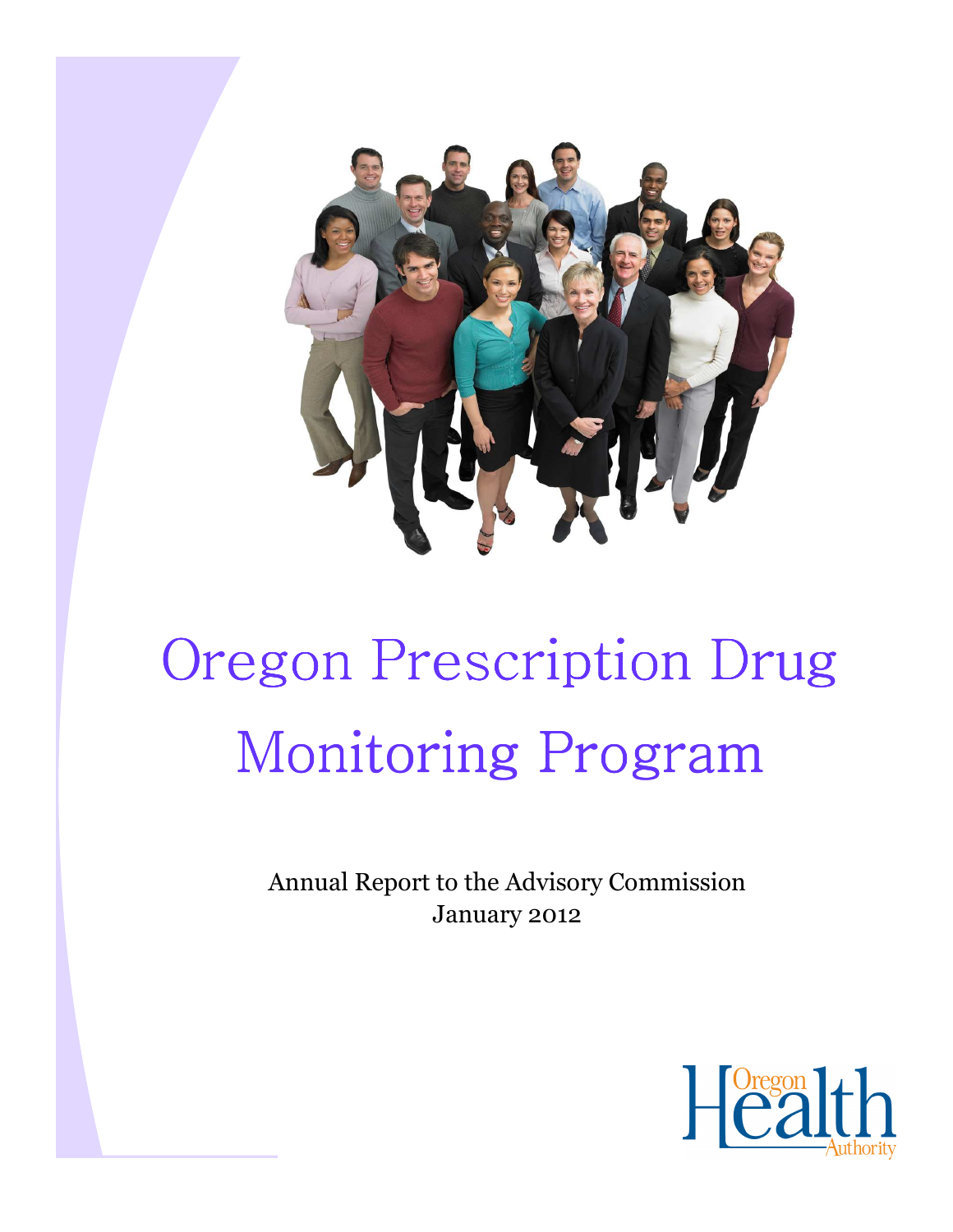# Oregon Prescription Drug Monitoring Program:

Annual Report to the Advisory Commission

# Table of Contents

| <b>Executive Summary</b>                                    |       |  |  |
|-------------------------------------------------------------|-------|--|--|
| Operations                                                  |       |  |  |
| ❖ Monthly Report                                            | 4     |  |  |
| ❖ Year-to-Date Report                                       | 5     |  |  |
| ❖ Summary of Outreach Specialist Activity                   | 6 - 8 |  |  |
|                                                             |       |  |  |
| Program Objectives $2011 - 13$                              |       |  |  |
| ❖ 2011 - 13 Prescription Drug Monitoring Program Objectives | 10    |  |  |
| Evaluation                                                  |       |  |  |

|  | ❖ Program Design and Evaluation, PDMP Evaluation |  | 12 |  |
|--|--------------------------------------------------|--|----|--|
|--|--------------------------------------------------|--|----|--|

#### For further information:

Email: [orpdmp@state.or.us](mailto:orpdmp@state.or.us)  Web: orpdmp.com Phone: 971-673-0741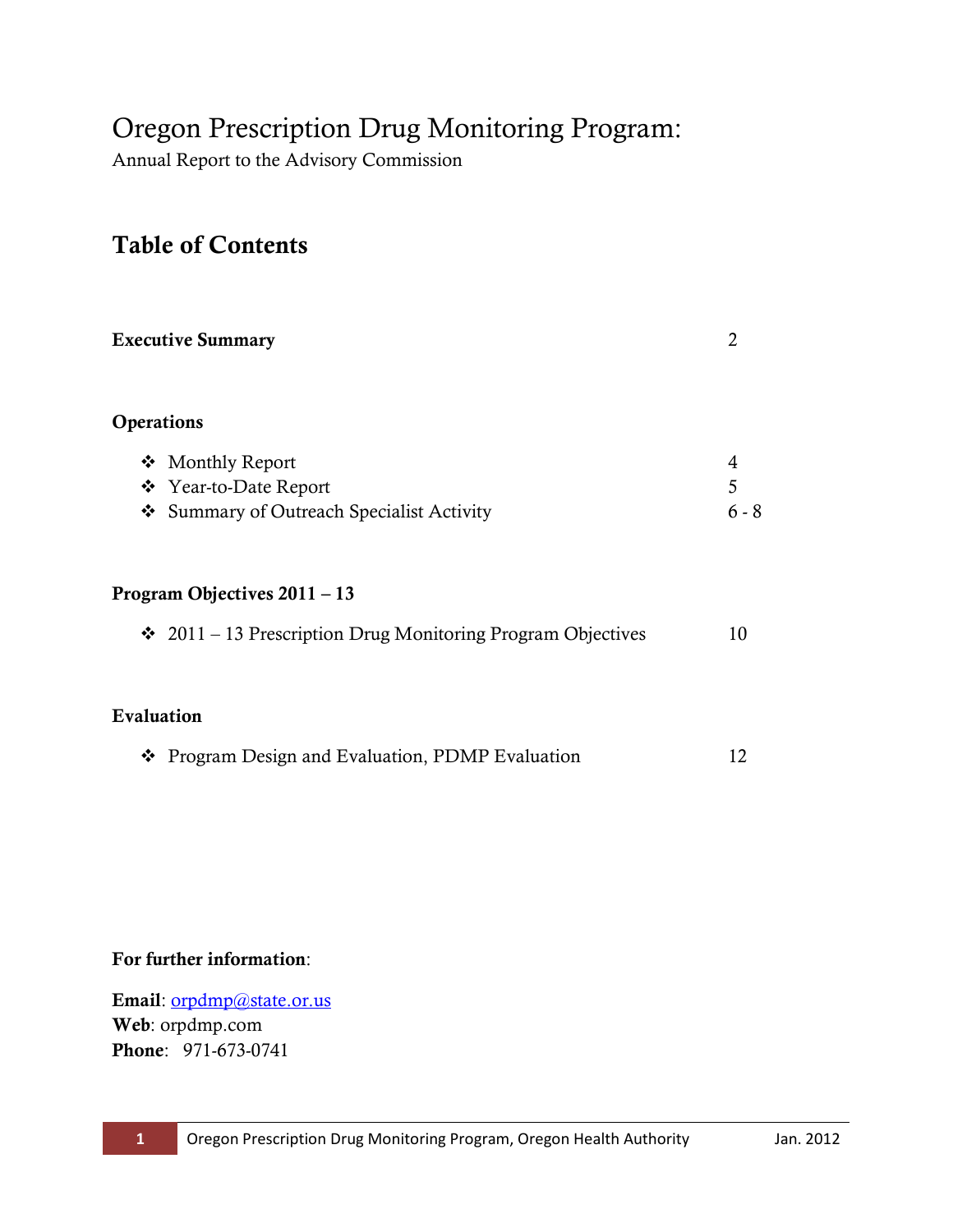# **Executive Summary**

An alarming trend of prescription drug overdose, misuse and diversion has contributed to a yearly increase in the number of prescription drug related deaths and hospitalization in Oregon since 1999. In light of this trend, Senate Bill 355 was passed by the Oregon Legislature in 2009 to develop an electronic Prescription Drug Monitoring Program (PDMP) that will help health care providers better treat their patients and prevent some of the problems associated with controlled substances. This is the first report on program operations to the PDMP Advisory Commission. The report covers operation activities during 2011.

## **Findings**

## *Operations*

The program collects metrics that provide information to continuously evaluate and improve business processes. Business metrics are reported out in monthly and year-to-date reports. At the end of 2011:

- Over 3.5 million prescriptions were reported to the system,
- 2,318 users were enrolled to use the system,
- 39,000 queries were made by system users,
- 72 patients made special requests for reports
- Medical boards made 17 requests for records
- One request was made by law enforcement, and
- Almost 29% of the prescriptions in the system were for hydrocodone, 17% were for oxycodone, and 1.9% were for methadone.

## *Program Objectives*

The operation of the system is guided by program objectives. Objectives establish priorities with higher-level time frames and targets that guide staff activities.

## *Evaluation*

Program evaluation is a key program activity and will produce information that will guide improvement of clinical practice, address the information needs of policy makers, and provide information for the development and targeting of prevention efforts. The overall goal of program evaluation is to produce information needed to guide the system, assess the utilization of the PDMP, answer questions about the utility of the PDMP for clinical practice, and determine, if possible, what, if any impacts the system might have on community health.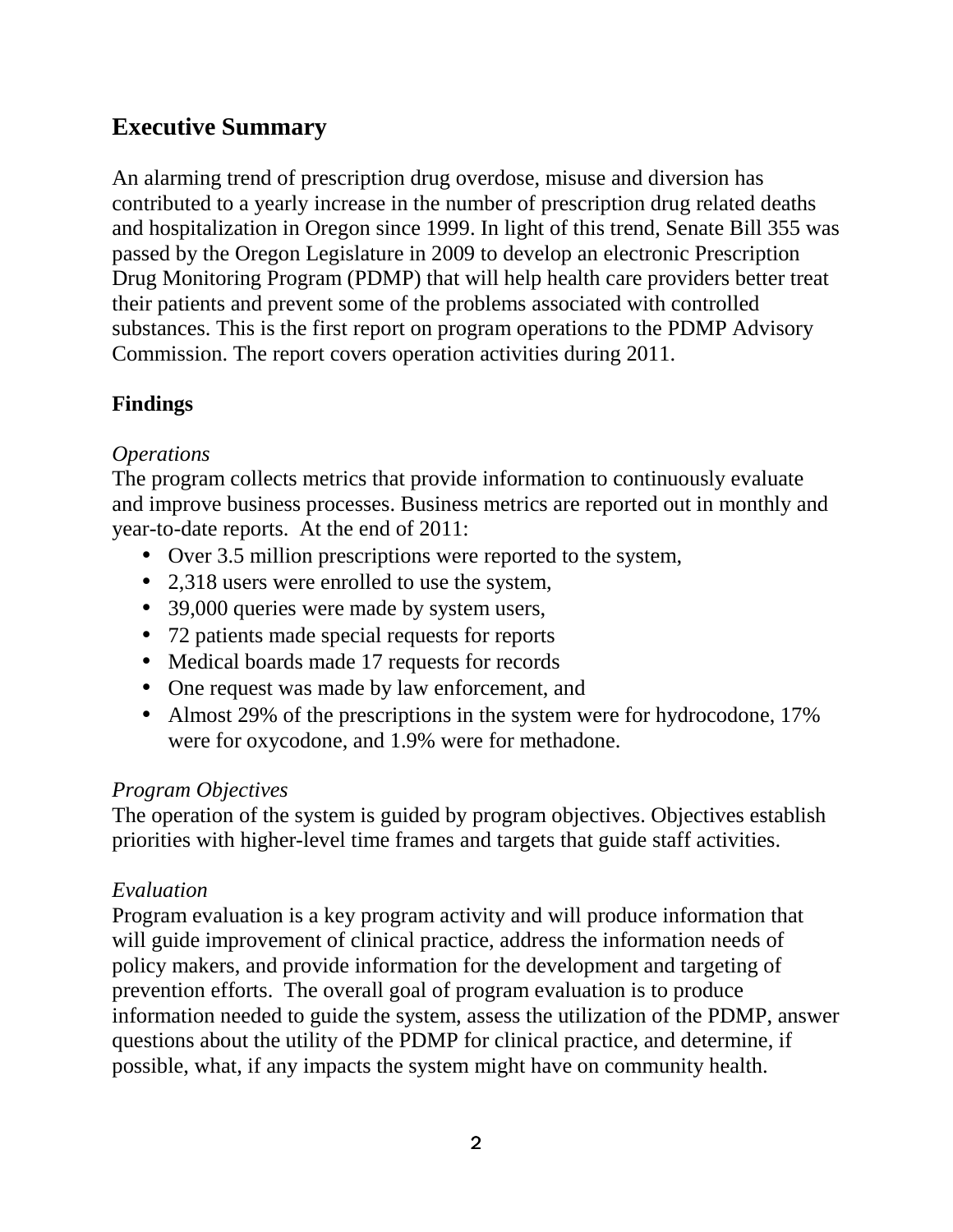# Operations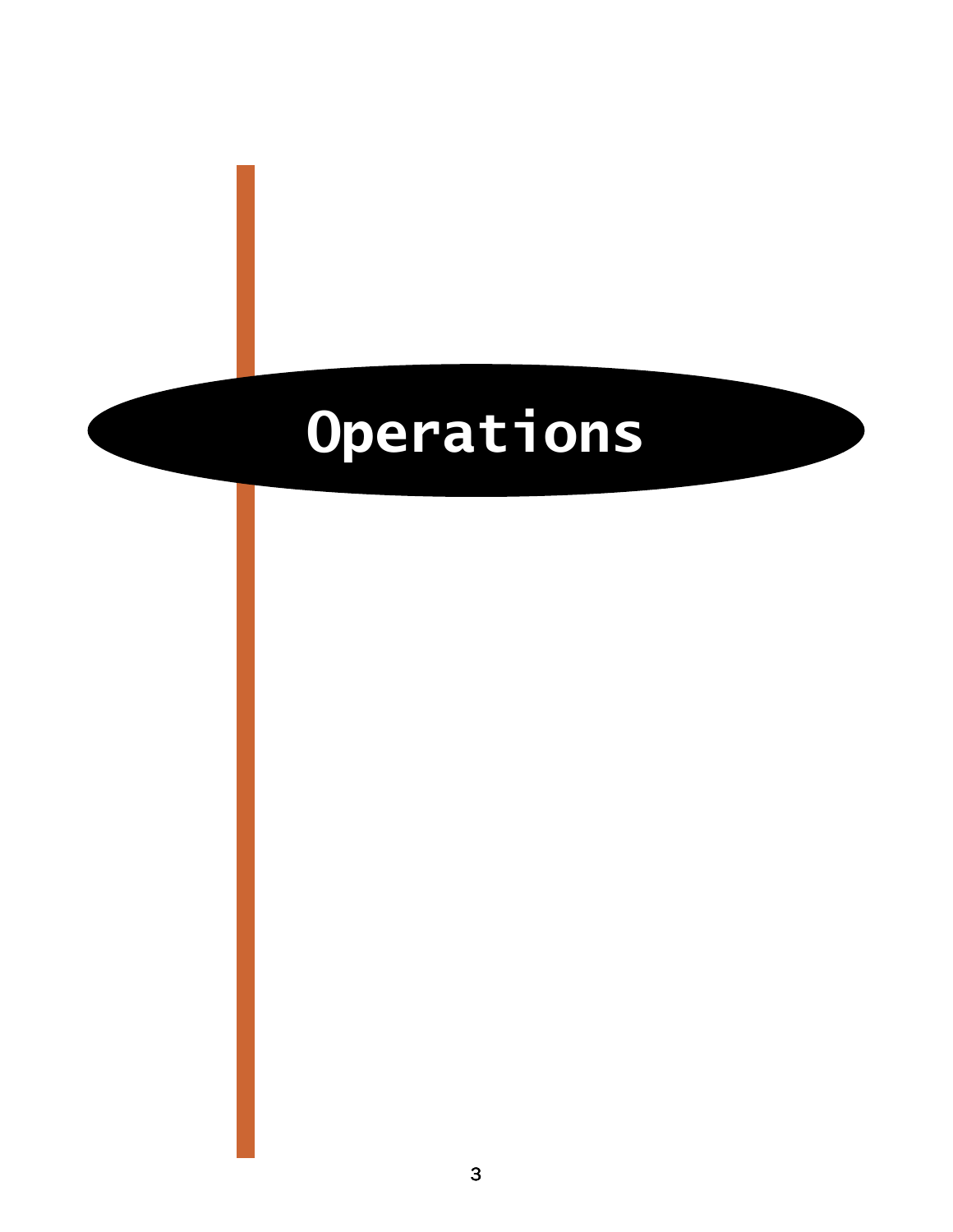

Dec. 2011, issue 4

# Prescription Drug Monitoring Monthly Report

System accounts by discipline, Dec. 2011, n=597

http://public.health.oregon.gov/DISESASESCONDITIONS/ INJURYFATALITYDATA/Pages/index.aspx

# Oregon Injury Prevention and Epidemiology Program Information Sheet

#### **BASIC FACTS DEC 2011:**

- Account requests: 19 per day
- Pharmacies participating: 835 (89%)
- Prescriptions: 337,556
- Queries: 14,486 by health care providers, 1015 by pharmacists
- Special requests: 10 patient record requests, 6 medical board requests, 0 law enforcement requests

**Top 12 Prescriptions, Dec. 2011**

Dec. Number of Rx

93,700

26,789

• Website hits: 13,927

Drug

Hydrocodone— **Acetaminopher** 

Oxycodone— **Acetaminophen** 

Amphet ASP/AMPHET/D-AMPHET

Oxycodone 29,952

Zolpidem 26,109 Lorazepam 19,987 Alprazolam 18,108 Clonazepam 15,917 Morphine 11,220

| Naturopath<br>1%<br>Doctor of Osteopathy.<br>7%<br>Physican's Assistant -<br>7% | Pharmacist<br>13% | <b>Nursing</b><br>11% | Dentist<br>4% |
|---------------------------------------------------------------------------------|-------------------|-----------------------|---------------|
|                                                                                 |                   | <b>MD</b><br>57%      |               |

\*786 account requests pending approval



#### Web site visits by page, Dec. 2011

\*All dosages, quantities

Methylphenidate 10,666 Diazepam 9,039

Pseudoephedrine 8,021 2.4%

#### Contact: PDMP Research Analyst, Heidi.R.Murphy@state.or.us, 971-673-1033  $\overline{\bf 4}$

10,931 3.2%

> 3.2% 2.7%

Dec. % of all Rx

27.8%

8.9%

7.9%

7.7% 5.9% 5.4% 4.7% 3.3%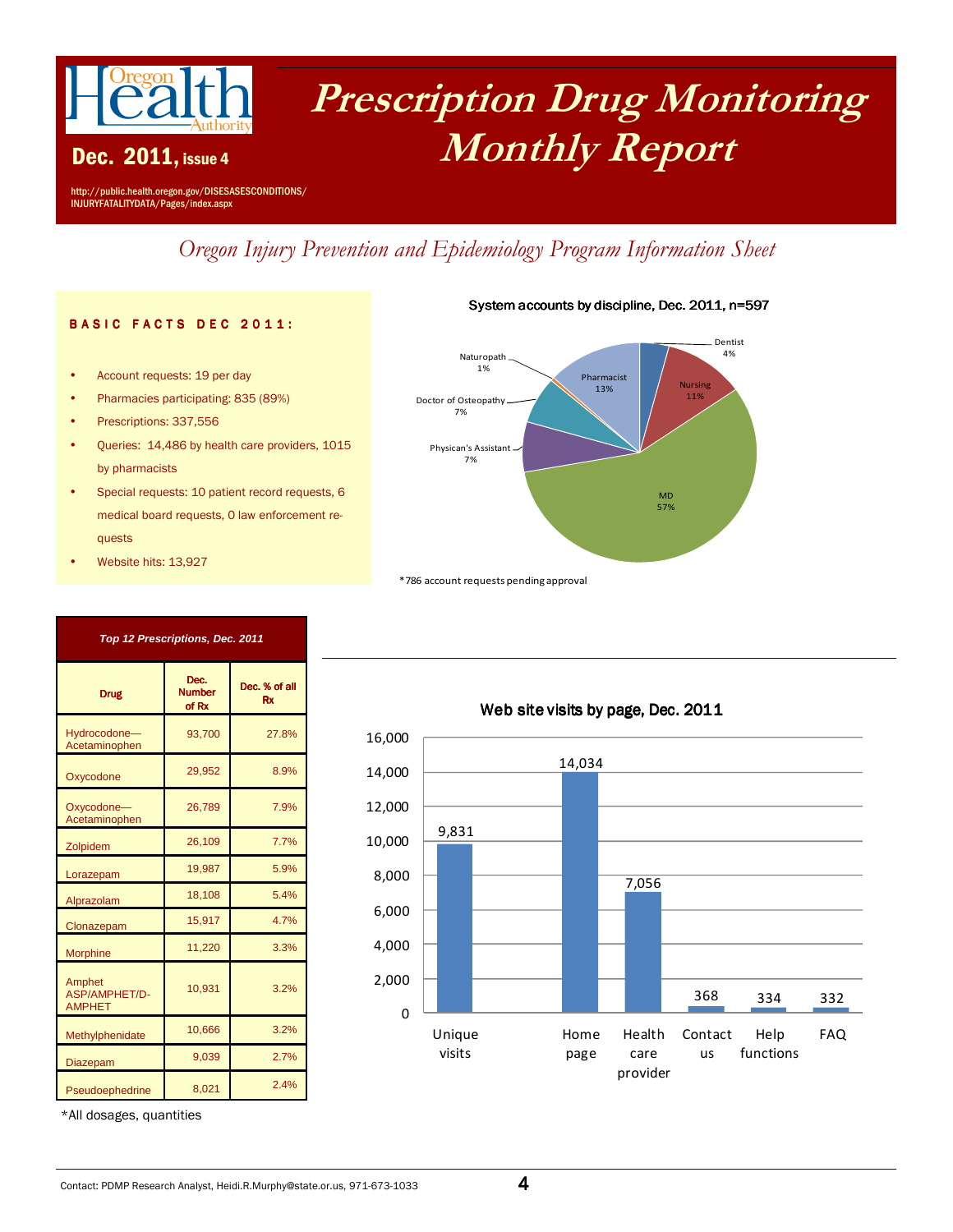

2011 (Jun.—Dec.), issue 3

# Prescription Drug Monitoring Year-to-Date Report

http://public.health.oregon.gov/DISESASESCONDITIONS/ INJURYFATALITYDATA/Pages/index.aspx

Oregon Injury Prevention and Epidemiology Program Information Sheet

#### **BASIC FACTS JUN-DEC 2011:**

- Account requests: 24 per day
- Pharmacies participating: 835 (89%)
- Prescriptions: 3,530,060
- Queries: 36,371 by health care providers, 2,703 by pharmacists
- Special requests: 72 patient record requests, 17 medical board requests, 1 law enforcement request

**Top 12 Prescriptions, JUN—DEC 2011** 

Jun -Dec Number of Rx

Jun -Dec % of all Rx

28.9%

8.9%

8.2%

8.0% 6.1% 5.5% 4.8% 3.5%

3.2%

3.0%

2.8%

1,020,973

289,609

113,637

• Website hits: 55,549

Drug

Oxycodone 314,627

Zolpidem 281,552 Lorazepam 215,434 Alprazolam 195,545 Clonazepam 170,815 Morphine 123,980

Hydrocodone— Acetaminophen

Oxycodone— Acetominophen

Amphet ASP/AMPHET/D-AMPHET

| Naturopath            | Dentist          |
|-----------------------|------------------|
| 1%                    | 3%               |
| Doctor of Osteopathy. | Pharmacist       |
| 5%                    | <b>Nursing</b>   |
| Physican's Assistant  | 14%              |
| 7%                    | 14%              |
|                       | <b>MD</b><br>56% |

\*786 account requests pending approval



\*All dosages, quantities

Methylphenidate 104,678

Diazepam 97,901

Methadone 68,000 1.9%

## Contact: PDMP Research Analyst, Heidi.R.Murphy@state.or.us, 971-673-1033  $\,$

#### System accounts by discipline, Sept. - Dec. 2011, n=2,318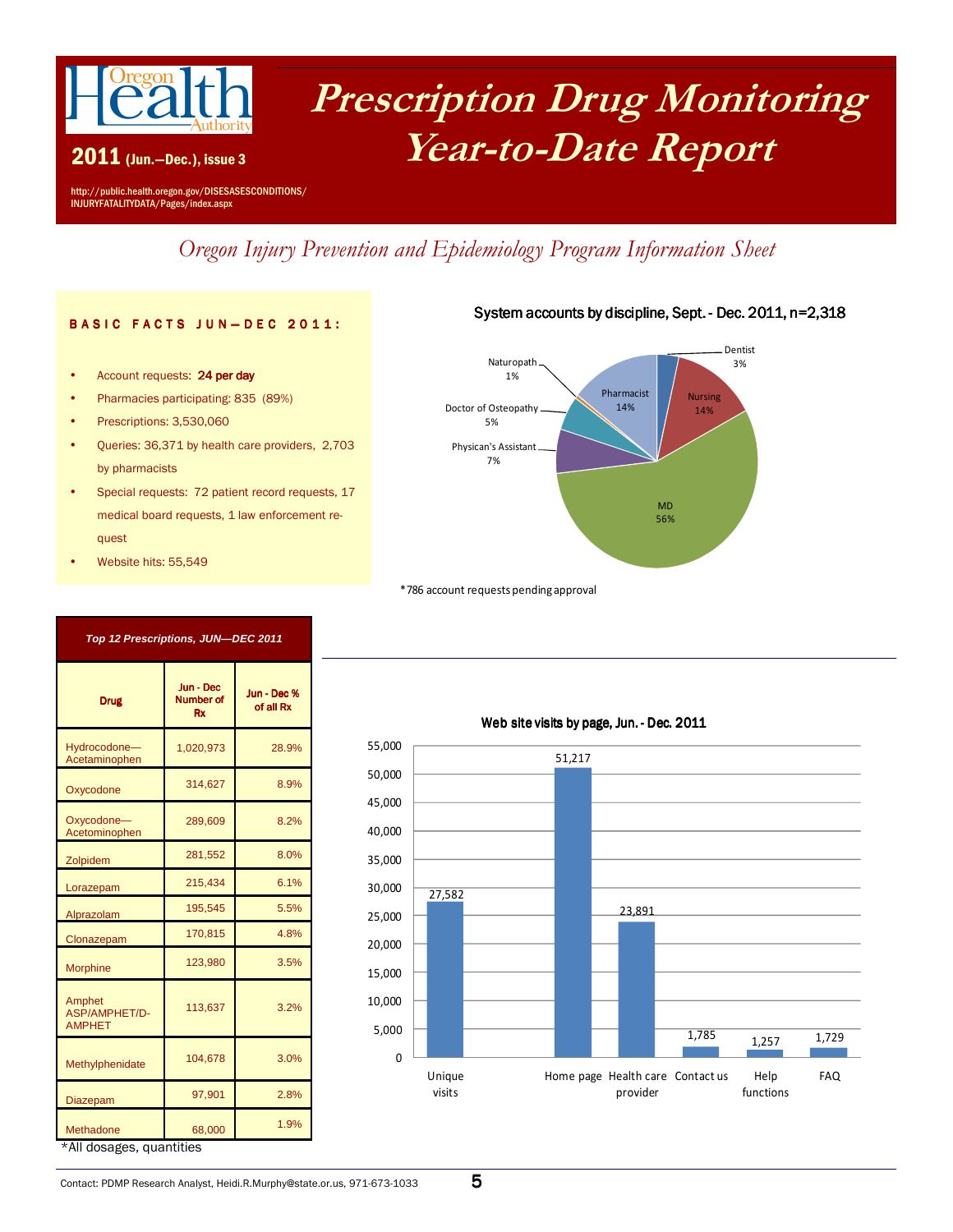#### Summary of Outreach Specialist Activity 9/26/11 – 1/6/12

- Statewide outreach efforts began on  $9/26/11$  and will continue for five months.
- Eight of nine Outreach Specialist positions are currently staffed to promote the PDMP.

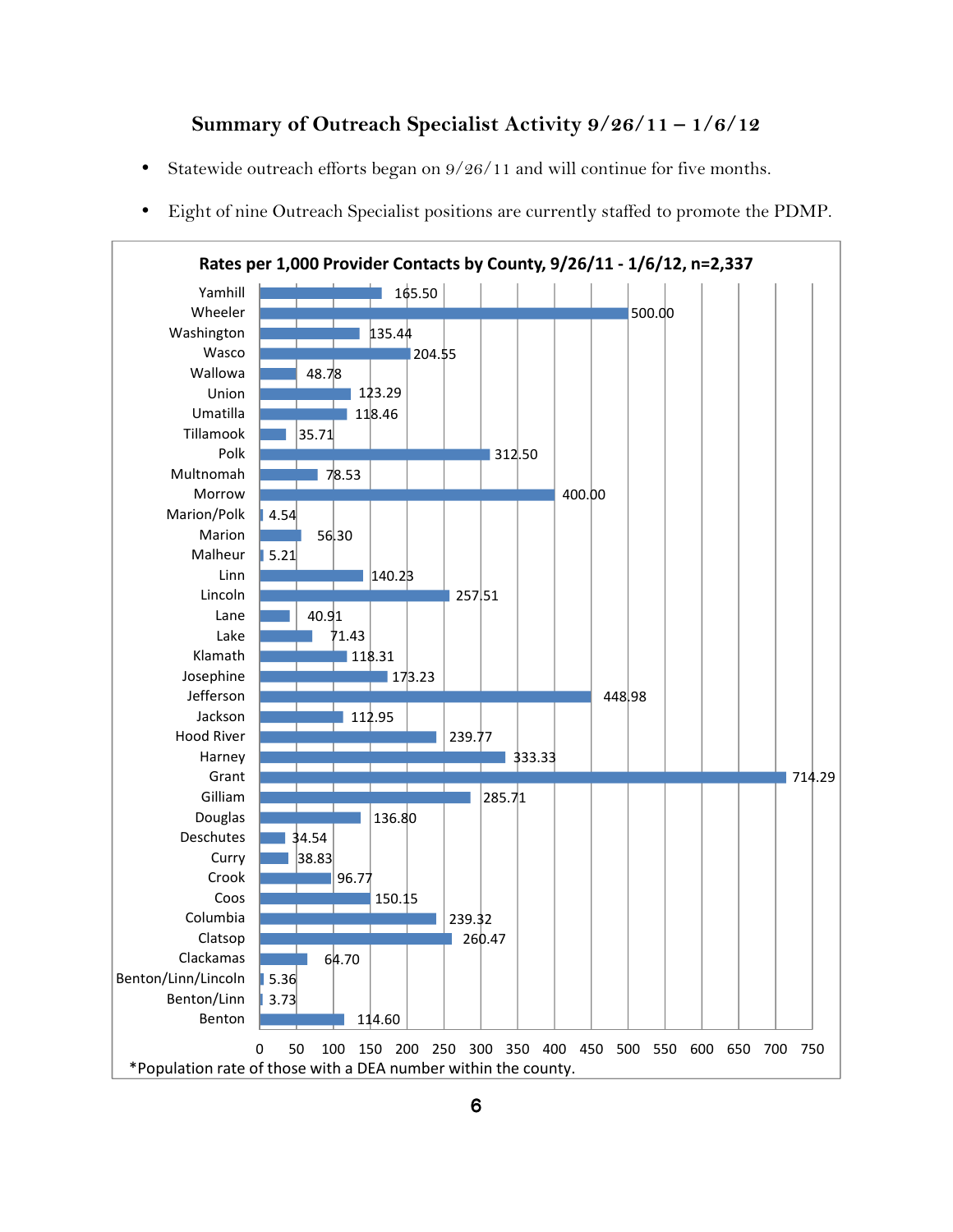# Chiropractic/Ortho-Percentage of Provider Contacts by Discipline/Org Type, 9/26/11 - 1/6/12, n=2,337



# Types of Organizations and Individuals Contacted

- Total contacts: 2,337
- Outreach Specialists are demonstrating collaborative efforts that share information and lessons learned in the field.
- Anecdotal reports from Outreach Specialists indicate that their contacts are enthusiastic and positive.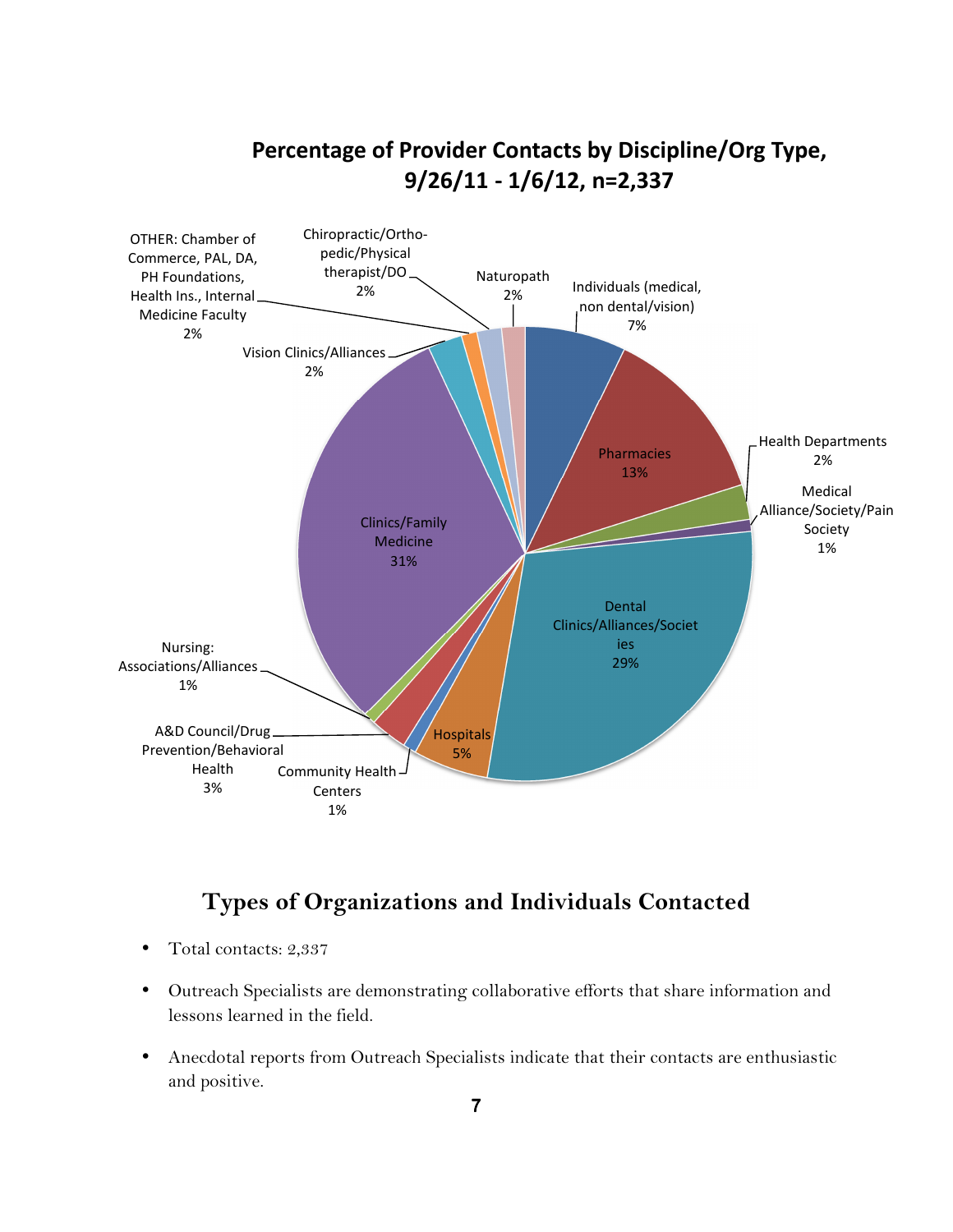

## Methods of Contact

- Most Outreach Specialists state that site visits are the most effective form of contact and are far superior to phone calls or email.
- Outreach Specialists are available to present to groups and individuals. Thirteen presentations were given during the past week, a 13% increase over the previous week.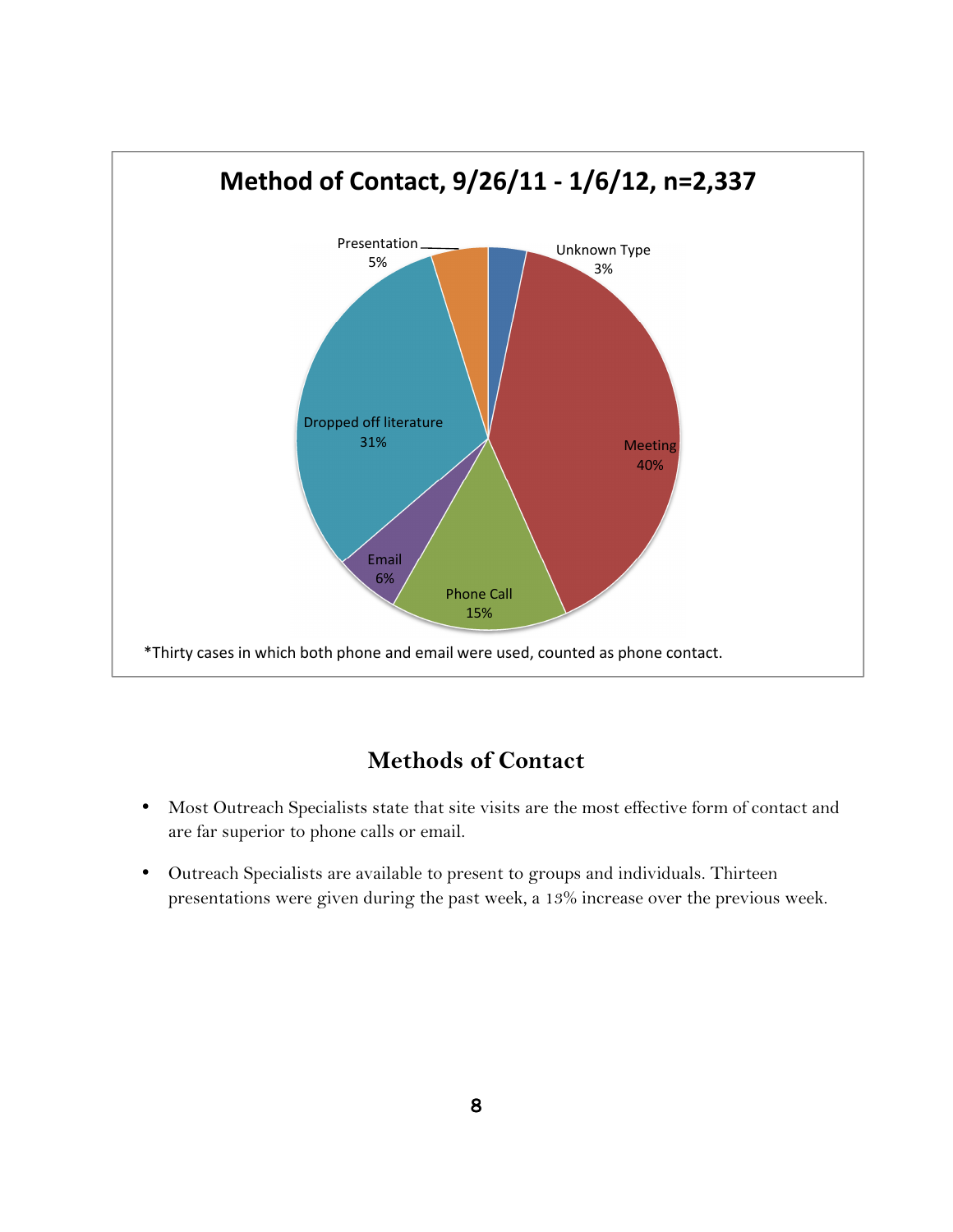# Program Objectives 2011 – 2013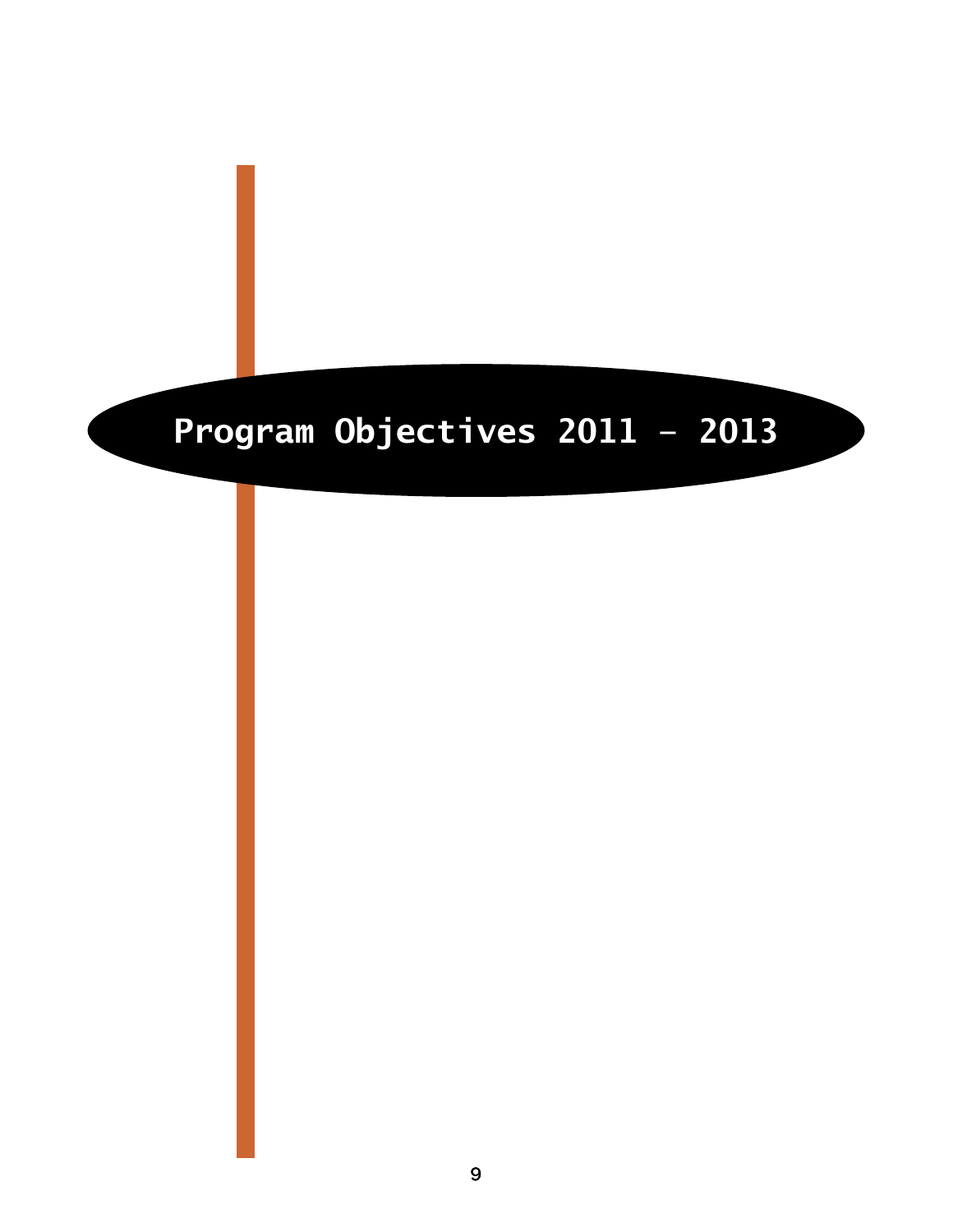# **2011-13 Prescription Drug Monitoring Program Objectives**

| <b>Objectives</b>                                                                                                                                                                   | <b>Status</b>                                                |
|-------------------------------------------------------------------------------------------------------------------------------------------------------------------------------------|--------------------------------------------------------------|
| 1. Research Analyst will produce monthly and year-<br>to-date business operation reports by the $10th$ day<br>of each month.                                                        | On schedule<br>(Sept – Dec 2011 complete)                    |
| 2. PDMP Staff will produce PDMP-AC annual<br>reports by January 2012 and 2013.                                                                                                      | On schedule                                                  |
| 3. 95% of pharmacies required to report to the<br>PDMP will have submitted data by 3/31/2012.                                                                                       | Unmet & ongoing<br>(89% have reported<br>as of 12/31/11)     |
| 4. 5,000 healthcare providers and pharmacists will<br>register as system users by 6/30/2012.                                                                                        | Unmet $&$ ongoing<br>$(2,318$ accounts as of $12/31/11$ )    |
| 5. PDMP Staff will post two substance abuse<br>intervention and two pain management tools to<br>the public Website by 6/30/2012.                                                    | Unmet $&$ ongoing<br>(in assessment phase)                   |
| 6. PDMP Staff will complete all objectives and<br>activities for Harold Rogers grant by 7/31/2012.                                                                                  | Unmet & ongoing<br>(need to produce FSR<br>and final report) |
| 7. Research Analyst will develop biannual county-<br>level and statewide data reports and disseminate<br>by 9/30/2012.                                                              | Unmet – on schedule<br>(in development phase)                |
| 8. Pharmacies will reach 95% compliance with<br>seven-day reporting requirement by 9/30/12.                                                                                         | Unmet – on schedule<br>(84% of pharmacies in compliance)     |
| 9. Information Security Office will complete and<br>report results of an annual security audit by<br>$9/30/12$ .                                                                    | To be scheduled<br>(in planning phase)                       |
| 10. Program Coordinator will complete an internal<br>audit of staff compliance with policies and<br>procedures by 9/30/2012.                                                        | Unmet<br>(in development phase)                              |
| 11. PDMP Staff and Evaluators will develop best<br>practices for providers by $3/30/2013$ .                                                                                         | Unmet<br>(in research assessment phase)                      |
| 12. Evaluate the data system, system utility, provider<br>satisfaction, impacts on provider practice, and<br>health impacts on communities by 6/30/2013.                            | Unmet<br>(in planning phase)                                 |
| 13. PDMP staff in collaboration with the PDMP<br>Advisory Commission Chair will facilitate<br>quarterly meetings of the PDMP Advisory<br>Commission each Jan., April, July and Oct. | On schedule $&$ ongoing                                      |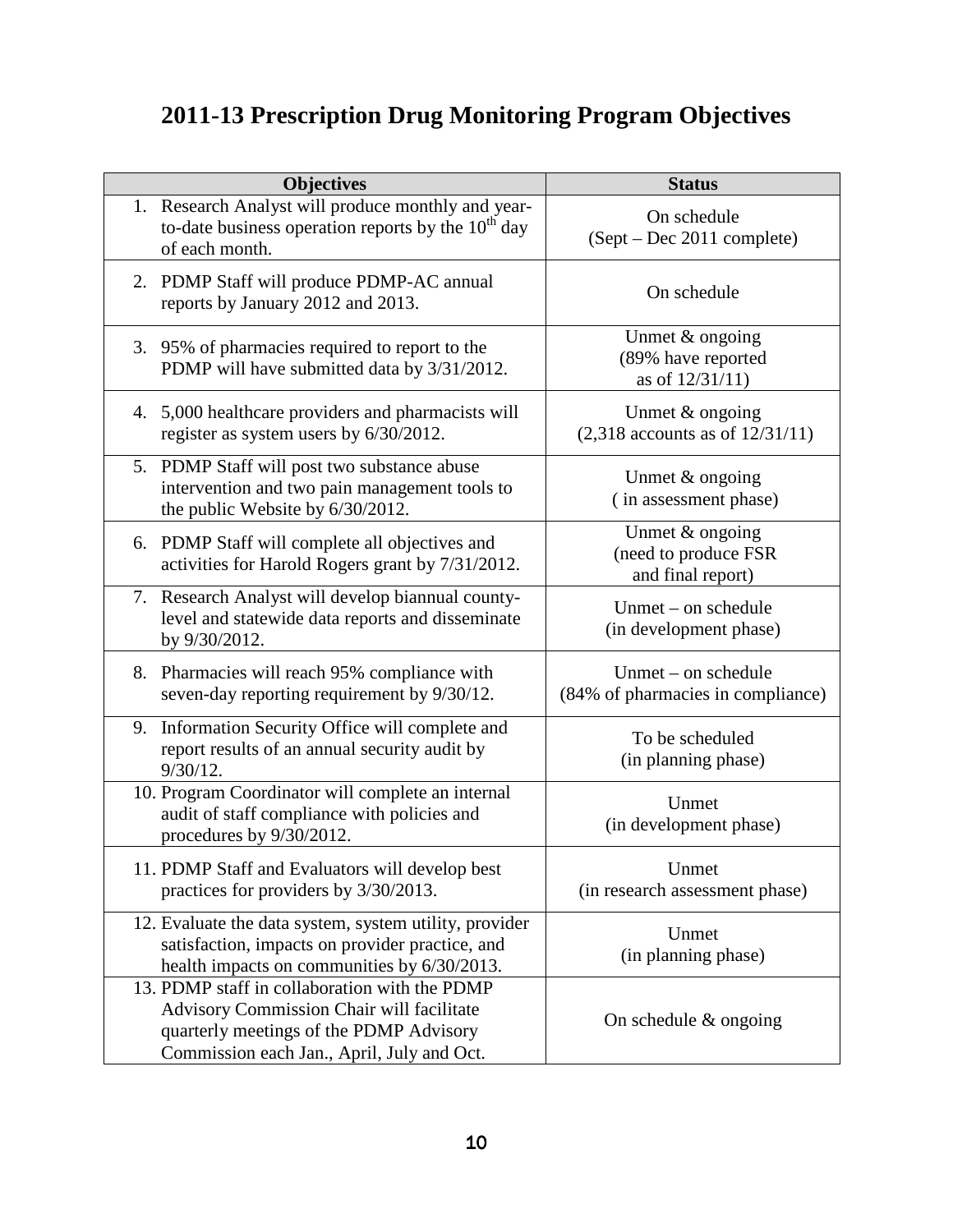# Evaluation